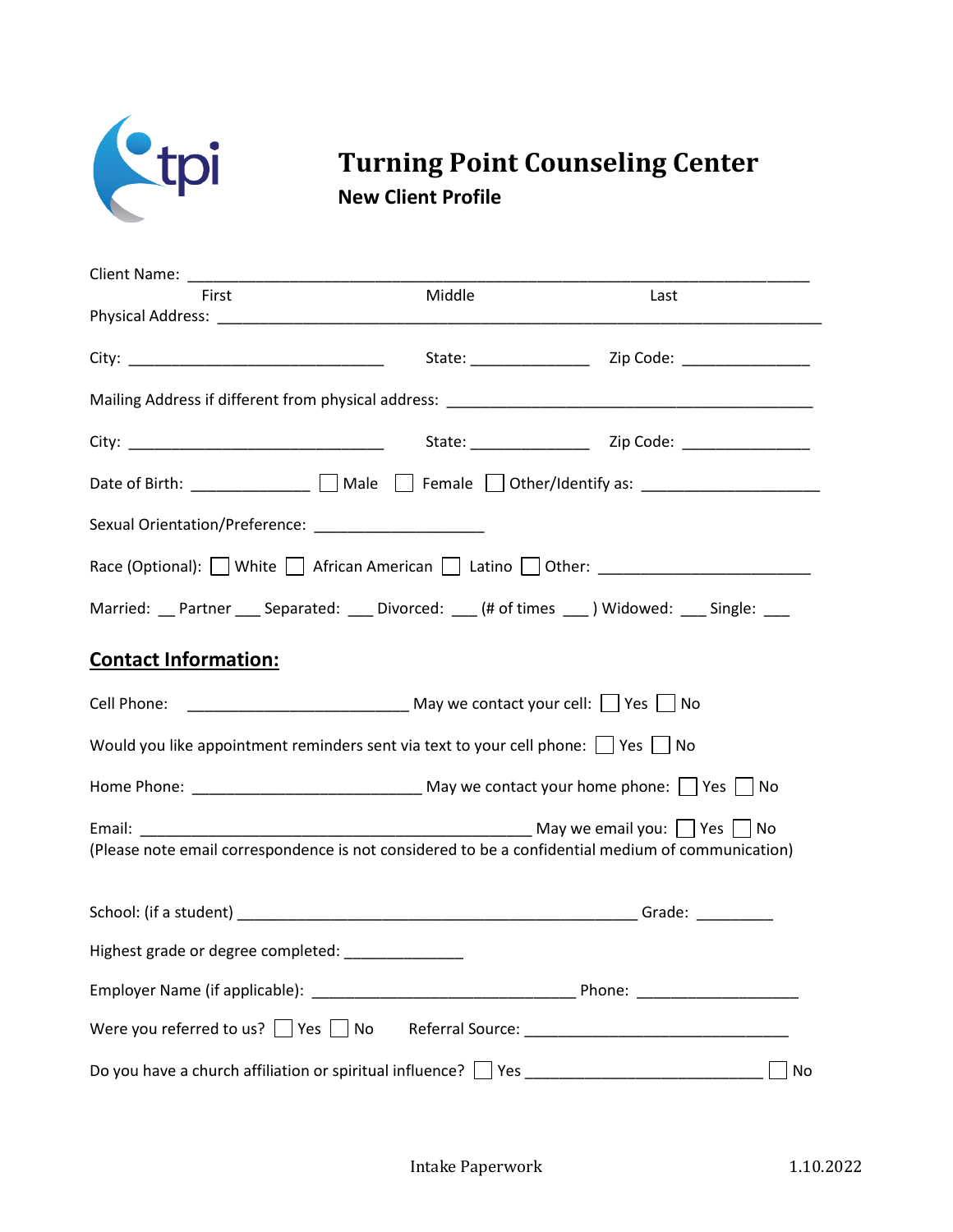## **Spouse/Partner Information:**

|                                                         | In the event of an emergency may we contact your spouse/partner? $\Box$ Yes $\Box$ No                                                                                                                                    |                                                                                                              |  |  |
|---------------------------------------------------------|--------------------------------------------------------------------------------------------------------------------------------------------------------------------------------------------------------------------------|--------------------------------------------------------------------------------------------------------------|--|--|
| <b>Emergency Contact if other than spouse/partner:</b>  |                                                                                                                                                                                                                          |                                                                                                              |  |  |
|                                                         |                                                                                                                                                                                                                          |                                                                                                              |  |  |
| <b>Members of Immediate Household:</b>                  |                                                                                                                                                                                                                          |                                                                                                              |  |  |
| <b>Name</b>                                             | Relationship                                                                                                                                                                                                             | Age                                                                                                          |  |  |
|                                                         |                                                                                                                                                                                                                          |                                                                                                              |  |  |
|                                                         |                                                                                                                                                                                                                          |                                                                                                              |  |  |
|                                                         |                                                                                                                                                                                                                          |                                                                                                              |  |  |
|                                                         |                                                                                                                                                                                                                          |                                                                                                              |  |  |
| <b>Family History:</b>                                  | Is there a family history of mental health/behavioral related disorders? $\Box$ Yes $\Box$ No                                                                                                                            | If yes, please specify family member (parent, sibling etc.) and disorder (depression, substance abuse, etc.) |  |  |
| <b>Insurance</b><br>Name:                               | If you are using insurance and are not the primary policyholder, please leave the primary cardholder<br>information below to ensure your benefits can be obtained. (If self, please skip this section)<br>Date of Birth: |                                                                                                              |  |  |
|                                                         |                                                                                                                                                                                                                          |                                                                                                              |  |  |
|                                                         |                                                                                                                                                                                                                          |                                                                                                              |  |  |
|                                                         |                                                                                                                                                                                                                          |                                                                                                              |  |  |
|                                                         |                                                                                                                                                                                                                          |                                                                                                              |  |  |
|                                                         | We will obtain a copy of your insurance card for our records to determine eligibility and benefits.                                                                                                                      |                                                                                                              |  |  |
| Do you have a secondary Insurance? $\Box$ Yes $\Box$ No |                                                                                                                                                                                                                          |                                                                                                              |  |  |

Please note: We do not submit to secondary insurance currently. We will give you a superbill so that you are able to submit to your secondary insurance.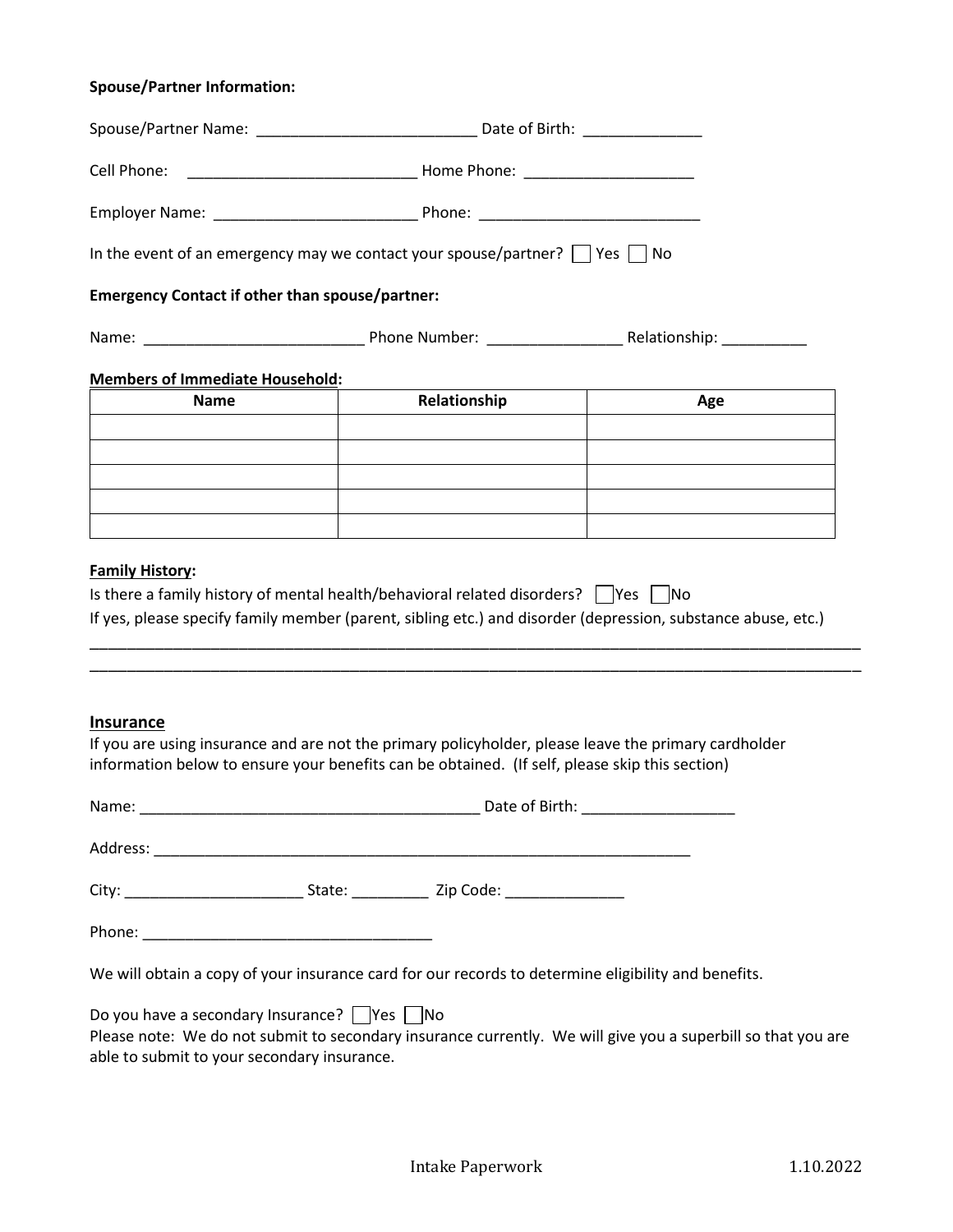## **Presenting Problem: Please give a brief description of why you are attending today?**

\_\_\_\_\_\_\_\_\_\_\_\_\_\_\_\_\_\_\_\_\_\_\_\_\_\_\_\_\_\_\_\_\_\_\_\_\_\_\_\_\_\_\_\_\_\_\_\_\_\_\_\_\_\_\_\_\_\_\_\_\_\_\_\_\_\_\_\_\_\_\_\_\_\_\_\_\_\_\_\_\_\_\_\_\_\_\_\_\_\_ \_\_\_\_\_\_\_\_\_\_\_\_\_\_\_\_\_\_\_\_\_\_\_\_\_\_\_\_\_\_\_\_\_\_\_\_\_\_\_\_\_\_\_\_\_\_\_\_\_\_\_\_\_\_\_\_\_\_\_\_\_\_\_\_\_\_\_\_\_\_\_\_\_\_\_\_\_\_\_\_\_\_\_\_\_\_\_\_\_\_

| On a scale of 1 to 10 what is your level of distress today: (1 very little $/$ 10 – very distressed)<br>Are you currently experiencing any suicidal thoughts? $\Box$ Yes $\Box$ No<br>Have you experienced any suicidal ideations in the past? $\Box$ Yes $\Box$ No<br>If yes, did you have a plan? $\Box$ Yes $\Box$ No                                                                                                                                                                                                        |
|---------------------------------------------------------------------------------------------------------------------------------------------------------------------------------------------------------------------------------------------------------------------------------------------------------------------------------------------------------------------------------------------------------------------------------------------------------------------------------------------------------------------------------|
| Have you received mental health treatment or therapy in the past? $\Box$ Yes<br>- INo                                                                                                                                                                                                                                                                                                                                                                                                                                           |
| If yes, what was the reason for seeking therapy at that time?                                                                                                                                                                                                                                                                                                                                                                                                                                                                   |
| <b>Medical/Health Screen: Coordination of Care</b>                                                                                                                                                                                                                                                                                                                                                                                                                                                                              |
| Are you currently receiving medical treatment for any conditions $\Box$ Yes $\Box$ No                                                                                                                                                                                                                                                                                                                                                                                                                                           |
|                                                                                                                                                                                                                                                                                                                                                                                                                                                                                                                                 |
| Would you like Turning Point to Coordinate Care with your Primary Care Physician?<br>Please check one of the below:                                                                                                                                                                                                                                                                                                                                                                                                             |
| $\vert$ No – I decline to have any information released to my PCP at this time.<br>No - I do not currently have a Primary Care Physician.<br>Yes-I authorize, Turning Point Inc. to release or exchange the following information from<br>my behavioral health record in order to coordinate care.<br>Yes-Diagnosis & Therapist Summary<br><b>Other: Other: Other: Other: Other: Other: Other: Other: Other: Other: Other: Other: Other: Other: Other: Other: Other: Other: Other: Other: Other: Other: Other: Other: Other</b> |
|                                                                                                                                                                                                                                                                                                                                                                                                                                                                                                                                 |
|                                                                                                                                                                                                                                                                                                                                                                                                                                                                                                                                 |
|                                                                                                                                                                                                                                                                                                                                                                                                                                                                                                                                 |
| Note: You have the right to revoke the Coordination of Care authorization at any time in writing, except to the<br>extent that action has already been taken based on the authorization chosen.                                                                                                                                                                                                                                                                                                                                 |

| Are you currently taking any prescription medications |      | Yes              | $\Box$ No (If yes, please specify) |
|-------------------------------------------------------|------|------------------|------------------------------------|
| <b>Medication</b>                                     | Dose | <b>Frequency</b> | <b>Prescribing Physician</b>       |
|                                                       |      |                  |                                    |
|                                                       |      |                  |                                    |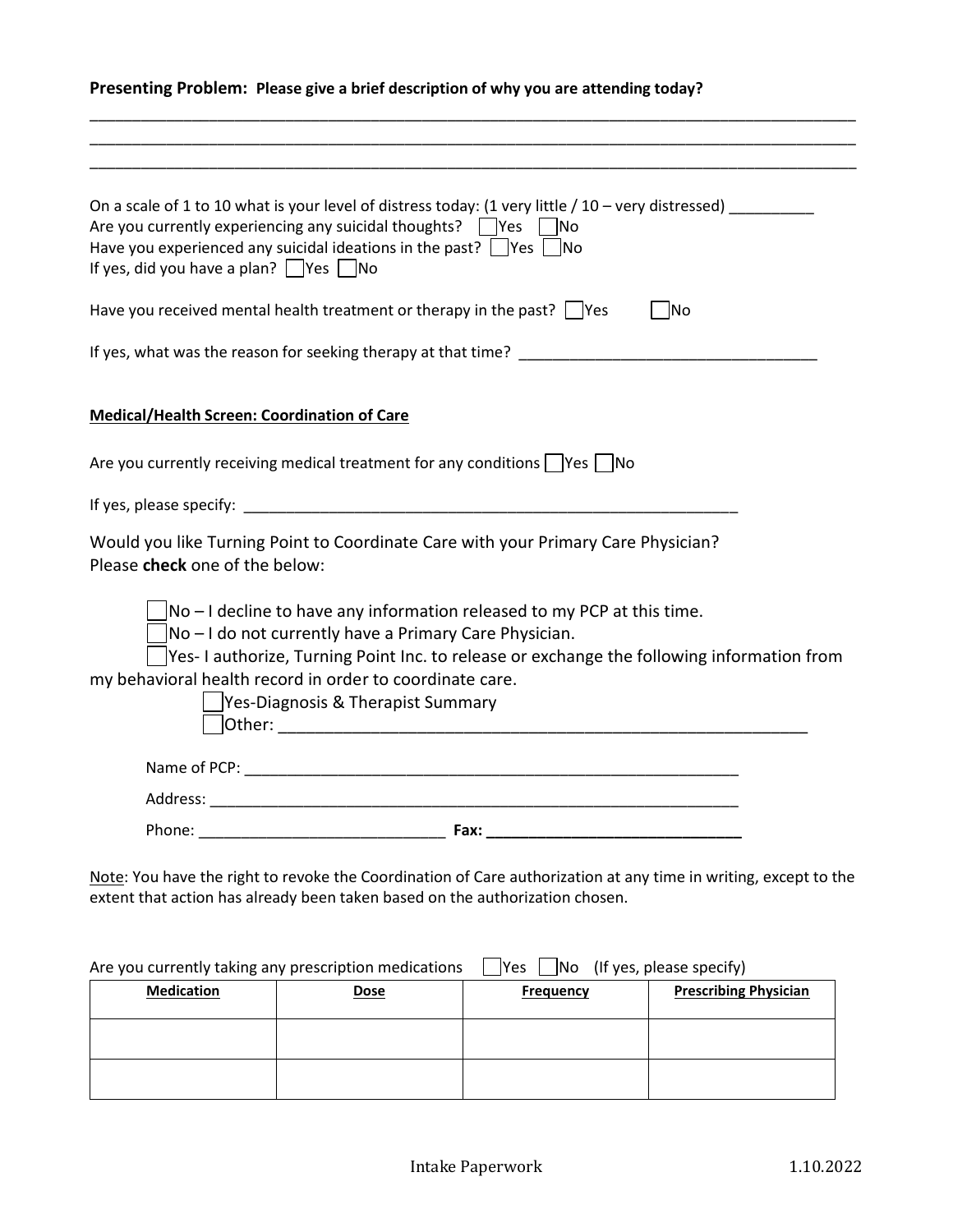Do you have a history of physical, sexual, emotional abuse, domestic violence, or neglect?  $\Box$  Yes  $\Box$  No

Other: \_\_\_\_\_\_\_\_\_\_\_\_\_\_\_\_\_\_\_\_\_\_\_\_\_\_\_\_\_\_\_\_\_\_\_\_\_\_\_\_\_\_\_\_\_\_\_\_\_\_\_\_\_\_\_\_

## **Addictions History: (if none please skip)**

Are you currently, or have you ever abused any of the substances listed below?  $\Box$  Yes  $\Box$  No

Does client have family history of addictions or substance abuse?  $\Box$  Yes  $\Box$  No

Are there other forms of addiction present (internet, pornography, gambling, sexual)?  $\Box$ Yes  $\Box$ No List Here: \_\_\_\_\_\_\_\_\_\_\_\_\_\_\_\_\_\_\_\_\_\_\_\_\_\_\_\_\_\_\_\_\_\_\_\_\_\_\_\_\_\_\_\_\_\_\_\_\_

## **Substance Use History (if applicable):**

| Substance    | <b>Currently Using</b> | Date of first | <b>Frequency of</b> | Amount | Date of last | Family         |
|--------------|------------------------|---------------|---------------------|--------|--------------|----------------|
|              |                        | use           | use                 | used   | use          | <b>History</b> |
| Alcohol      |                        |               |                     |        |              |                |
|              |                        |               |                     |        |              |                |
| Nicotine     |                        |               |                     |        |              |                |
| Opiates      |                        |               |                     |        |              |                |
| Amphetamines |                        |               |                     |        |              |                |
| Marijuana    |                        |               |                     |        |              |                |
| Other:       |                        |               |                     |        |              |                |
|              |                        |               |                     |        |              |                |

## **Criminal History:**

| Have you ever been incarcerated? |            | $\vert$ No (If yes, specify below)<br>lYes. |                     |  |
|----------------------------------|------------|---------------------------------------------|---------------------|--|
| Jail/Prison (Location)           | Conviction | Duration of Incarceration (Dates)           | Probation(Duration) |  |
|                                  |            |                                             |                     |  |
|                                  |            |                                             |                     |  |

# Please check any of the following below that apply to you today:

| Anxiety<br>  Stress            |                |                 | Depression    Substance Abuse    Physical Pain |        |
|--------------------------------|----------------|-----------------|------------------------------------------------|--------|
| Financial Worries              | Physical Abuse | Emotional Abuse | lGrief                                         |        |
| Marriage/Partner   Anger       |                | Hopelessness    | $ $ Trauma                                     | Family |
| $\vert$ Other: Please explain: |                |                 |                                                |        |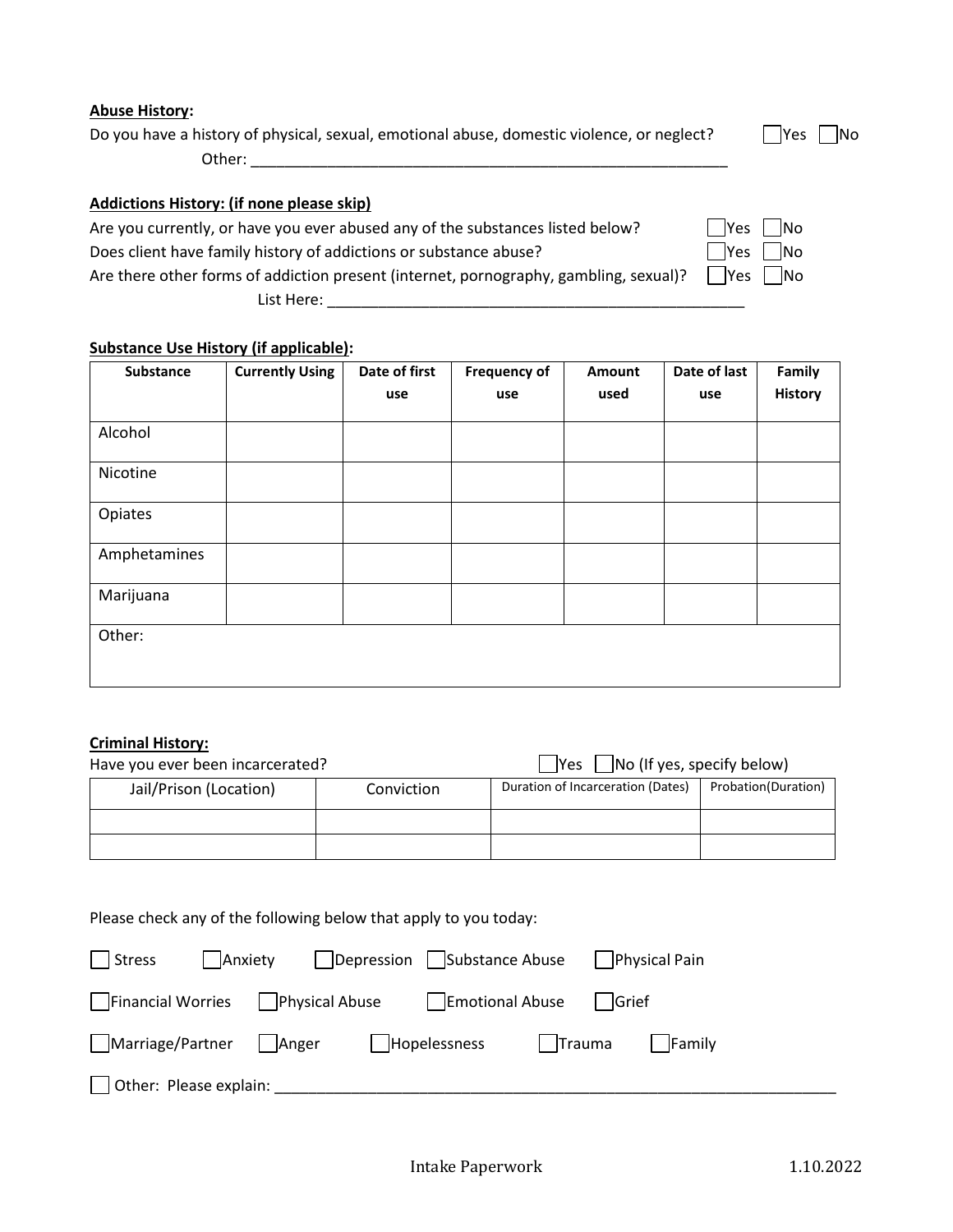## **CHILD/Adolescent Information (if applicable)**

## Custodial Information (if client is a minor):

## **Please list below names of those with legal parental rights to this minor:**

| Are parents of child divorced? $\Box$ Yes $\Box$ No If yes, is custody shared? $\Box$ Yes $\Box$ No |  |
|-----------------------------------------------------------------------------------------------------|--|
| Have all custody arrangements been resolved/finalized? Ves No                                       |  |
| Note: copy Legal Guardianship paperwork or copy of final divorce decree may be requested            |  |
|                                                                                                     |  |
|                                                                                                     |  |
| Phone if different from above: ________________________                                             |  |
|                                                                                                     |  |
|                                                                                                     |  |
| Phone if different from above: ________________________                                             |  |
|                                                                                                     |  |
|                                                                                                     |  |
|                                                                                                     |  |
| Is there anything you would like to share with us regarding your child? (Please use space below).   |  |
|                                                                                                     |  |
|                                                                                                     |  |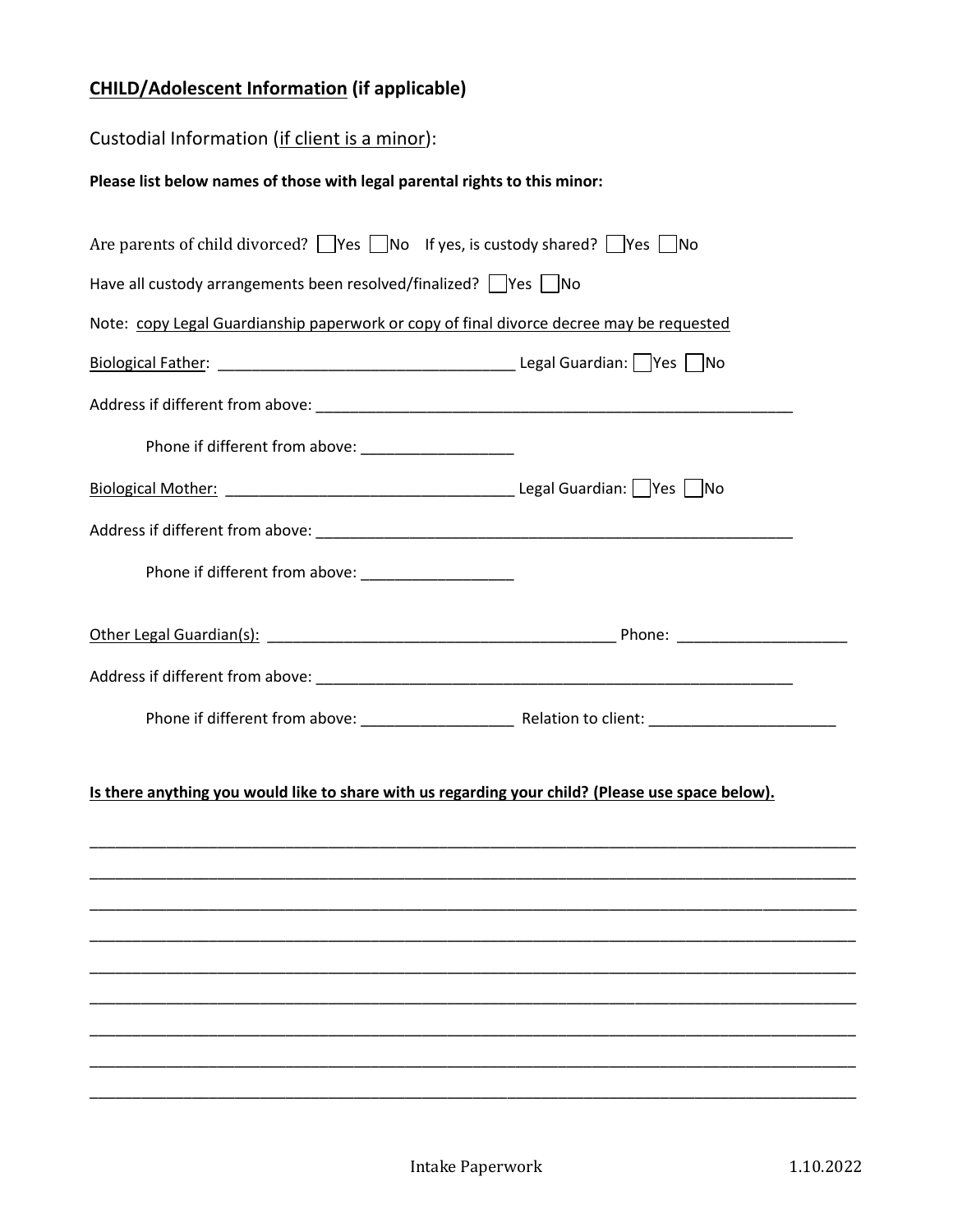## **HIPAA / Informed Consent for Treatment**

I understand that I am consenting only to mental health treatment that my counselor is qualified to provide within the scope of the professional (or his/her supervisor's) license, certification, and training he/she has obtained. I understand that if I am seeing an unlicensed master's level therapist who is obtaining clinical hours for licensure that my case may be discussed with their licensed clinical supervisor.

\* I understand my treatment will be kept confidential and is protected by Federal Law and regulations (see 42 U.S.C. 290dd-3 and 42 U.S.C. 290ee-3 for Federal Laws and 42 CRF part 2 for Federal regulations).

\* Release of information will only occur by my signed and witnessed consent. In compliance with the Laws of the State of Indiana, the exceptions to this rule would include suspected child abuse/neglect, disabled or elder abuse/neglect, danger to self or others, a court order, and in the treatment of minors to biological parents or legal guardians (except those minors seeking treatment for substance abuse.)

\* I agree that I am fully responsible for payment at the time of service unless prior arrangements have been made. I agree to adhere to the fees, scheduling, and cancellation policies of Turning Point Inc. I understand the following fees:

#### a) No show - \$**40 fee**

b) Less than 24 hours cancellation notice - \$**40 fee**

- c) Court Testimony (including travel, preparation, waiting) **\$100 per hour**
- d) Phone/In Person Consultation sliding fee scale per household income
- 3) Records Request **No Charge**

I understand that Turning Point Counseling will be using a HIPAA compliant program for any video sessions. Confidentiality will be as secure as the HIPAA program and Turning Point Counseling can enforce. I agree to accept possible risk.

I understand my clinical information/treatment plan/diagnosis may be shared with my insurance company should said company request further information needed for payment of services.

If you have authorized such, a confidential voicemail/text message may be left 24 hours a day, 7 days a week. Our therapist's will try to return all messages within 24-48 hours. If there is an emergency, please call 911 or go to the closest emergency room.

\* If the client is a minor, I certify I have the legal right to authorize treatment for the minor.

Electronic Communication – cell phones, email, etc may be used within the scope of treatment by mutual choice between you and your therapist. While Turning Point takes every precaution for security and privacy, if you choose to use electronic devices you waive your right to confidentiality within them

I affirm that Turning Point Inc. has offered me a copy of the privacy practices (signed in your intake packet) and that I am aware of my HIPAA rights. I also acknowledge that a copy of the privacy practices will be placed in my file should I request a copy at a later time.

Turning Point Inc. accepts the following forms of payment: Cash \* Check \* Visa/Mastercard/Discover/American Express \* Website Payment \* Phone Payment

#### **Note: Acknowledgement by signature located on final page**